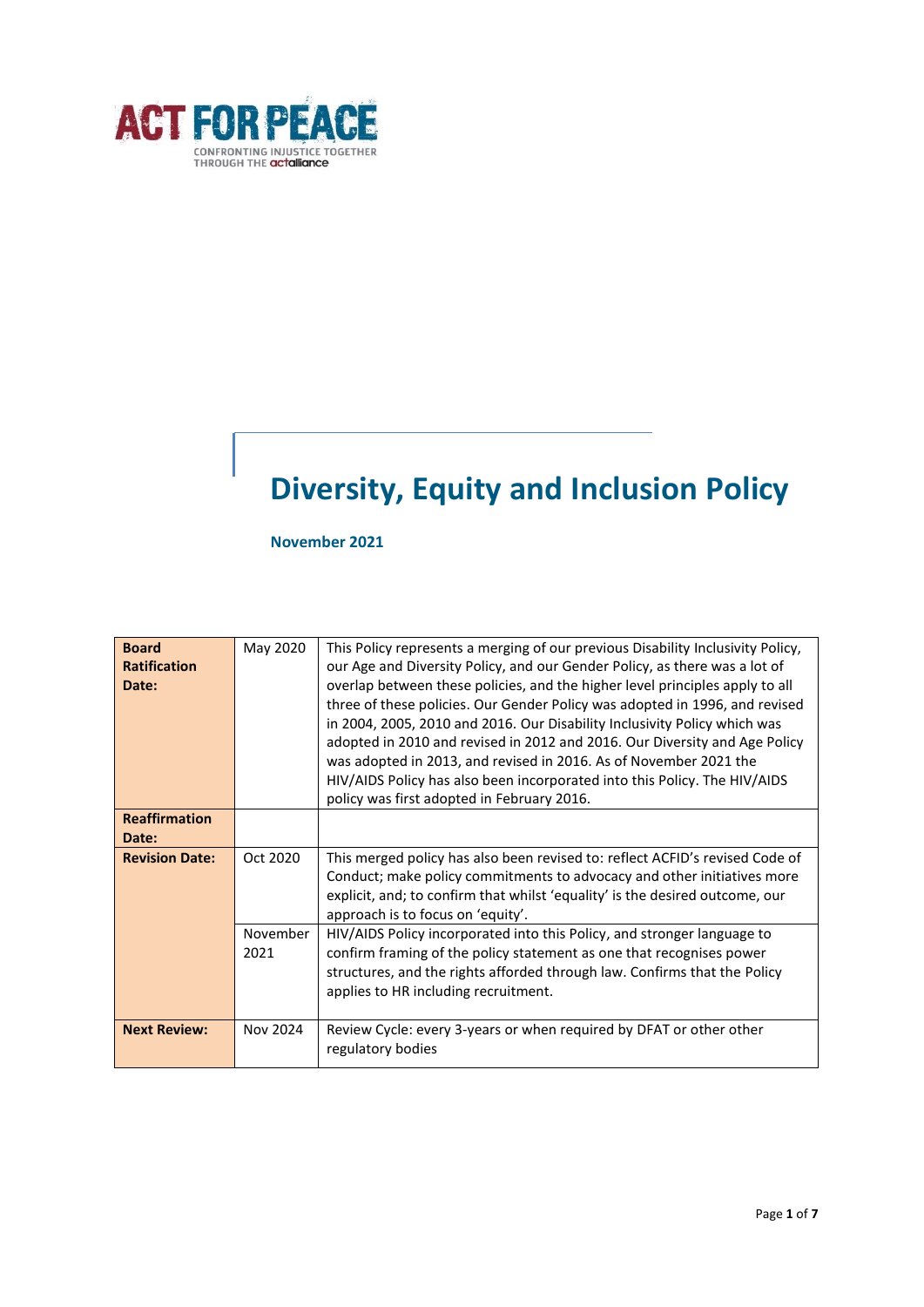## **1. Policy statement**

As an agency committed to improving the safety, dignity and rights of all people, and most specifically those affected by forced displacement related to conflict, disaster. Act for Peace values diversity and equity and promotes inclusion of all people in our work. Act for Peace understands that inclusion relates to power constructs which include privilege, oppression and discrimination, which must be proactively addressed. Our commitment to inclusion applies to all aspects of our identity, our culture, and practice.

Act for Peace confirms a strong commitment to the inclusion and representation of those who are vulnerable, at risk or affected by the intersecting drivers of marginalisation and exclusion, including and not restricted to race, religion, ethnicity, indigeneity, disability, age, displacement, caste, gender, gender identity, sexuality, sexual orientation, poverty, class, or socio-economic status. This commitment includes recognition that interpersonal and systemic discrimination must be proactively addressed.

Our committment is founded on:

- Our belief as a Christian organisation that all persons are created in the image of God and are thus equals with the same rights and human dignity.
- Our recognition and respect for international law (human rights, humanitarian and refugee law) as reflected in our foundational human rights and protection policies.
- Our recognition that affected communities have the right, the capacity, and the desire to be active analysts and agents of change.
- Our recognition that diversity and the active participation and leadership by affected communities brings valued and diverse perspectives, richer context and risk analysis, understanding of how to strengthen existing community protection mechanisms, poignant insights into untapped capacity, and scope for new approaches and innovation.
- Our commitment to uphold humanitarian principles, particularly impartiality, our rights-based commitment to non-discrimination, and our protection principles.

Act for Peace aims to apply this Policy by:

- Active promotion of inclusion and respect for diversity within our agency, within our partnerships and the programs we support, and in the way we communicate our work.
- Ensuring that exclusion of any individual or group within a target group or community on discriminatory grounds is recognised as discrimination and is proscribed.
- Integrating 'do-no-harm' criteria through our programs as they relate to vulnerable groups.
- Ensuring the meaningful participation and leadership of affected communities.
- Taking an inclusive approach to our work that seeks to identify and address barriers that prevent vulnerable and marginalised people from participating in and benefiting from program and advocacy outcomes, thereby ensuring safe, dignified and meaningful access to initiatives hosted by Act for Peace and our Partners.
- Assessing how structural and institutionalised forms of discrimination create and perpetuate disadvantage, and taking action to address these root causes through our partnerships, programs and advocacy.

Our specific commitments include:

### *Discrimination and diversity*

• Recognising the role that intersecting factors - such as race, religion, ethnicity, indigeneity, displacement, caste, gender, gender identity, sexuality, sexual orientation, poverty, class or socio-economic status, political opinion, and membership of a social group - play in creating and perpetuating identity-based discrimination is critical in addressing exclusion, and fostering inclusion. Act for Peace will take active meansures to prevent and respond to discrimination –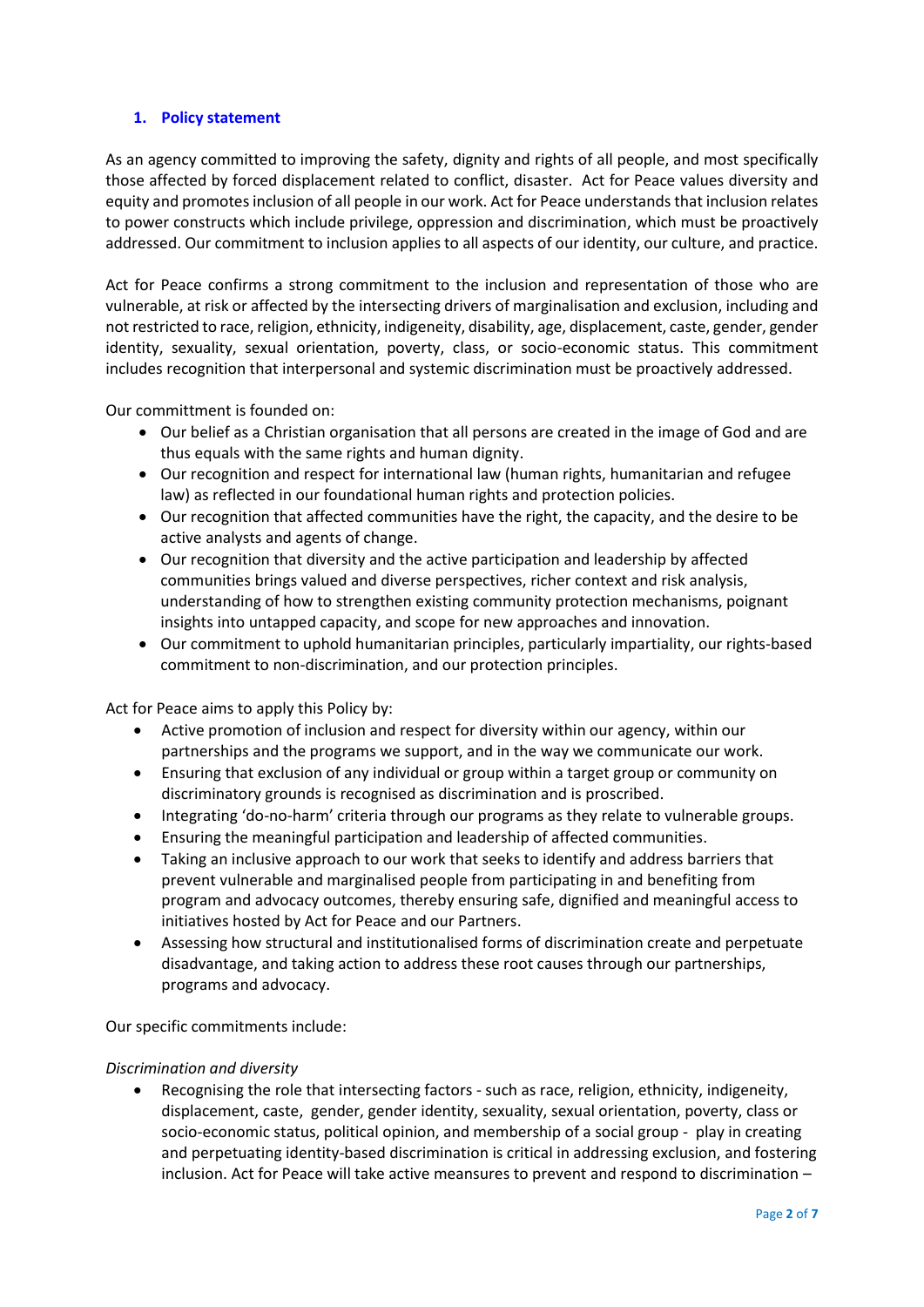particularly where it leads to serious harm, becomes insitutionalised, and leads to systemic human rights abuses and dispalcement.

*Gender equality and equity relates to:*

- The prevention of. and response to. sexual exploitation, abuse and harassment and all forms of gender based violence.
- Promoting greater participation of women and girls in decision making that affect their lives, including offering leadership opportunities.
- Active involvement of men and boys in promoting gender equality.
- Targeted protection and assistance to reduce threats and vulnerabilities, increase capacity and address structural gender inequalities.
- Striving for all initiatives ranging from emergency assistance, recovery, reconstruction through to long-term development - to utilise and benefit from a thorough social analysis, including gender-sensitive and disability-sensitive analytical tools and approaches.

### *Inclusion of people living with disabilities*

- Promoting participation for people living with disabilities in making decisions which affect their lives.
- The prevention of and response to sexual exploitation, abuse and harassment of people living with disabilities.
- Recognising the multi-level discrimination often experienced by people living with disabilities, and offer targeted protection and assistance to reduce threats and vulnerabilities, increase capacity and address barriers to participation.

### *Age sensitive and inclusive actions*

- Understanding age is an important consideration in our work, as elderly people and young people face different risks, social pressures and obstacles, and have differing abilities and strengths.
- The prevention of and response to sexual exploitation, abuse and harassment of all age groups, including children, youth and elderly people.
- Promoting participation for different age groups in decisions which affect their lives.
- Reduce at risk behaviour amongst young people by intentionally building resilience and support networks.

### *HIV/AIDS*

- Promote HIV/AIDS awareness amongst staff, partners and project participants, and mainstreaming and integrating HIV/AIDS awareness across our humanitarian and development programs, as appropriate.
- Maximise the positive impact of AfP's work with partners to reduce the effects of HIV/AIDS and tackling stigma, discrimination and denial.
- Act for Peace and partners' capacity is strengthened to apply best practice in organisational and program approaches to HIV/AIDS, as appropriate to context.
- Act for Peace acknowledges that the understanding of, and capacity to directly address HIV/AIDS as a health issue, differs between countries and partners, therefore our approach will be tailored to the cultural, legal and environmental context.

### **2. Objectives**

The core objective of this policy is:

• To promote and actively practice inclusion of diversity within our Agency, partnerships, programs and communications.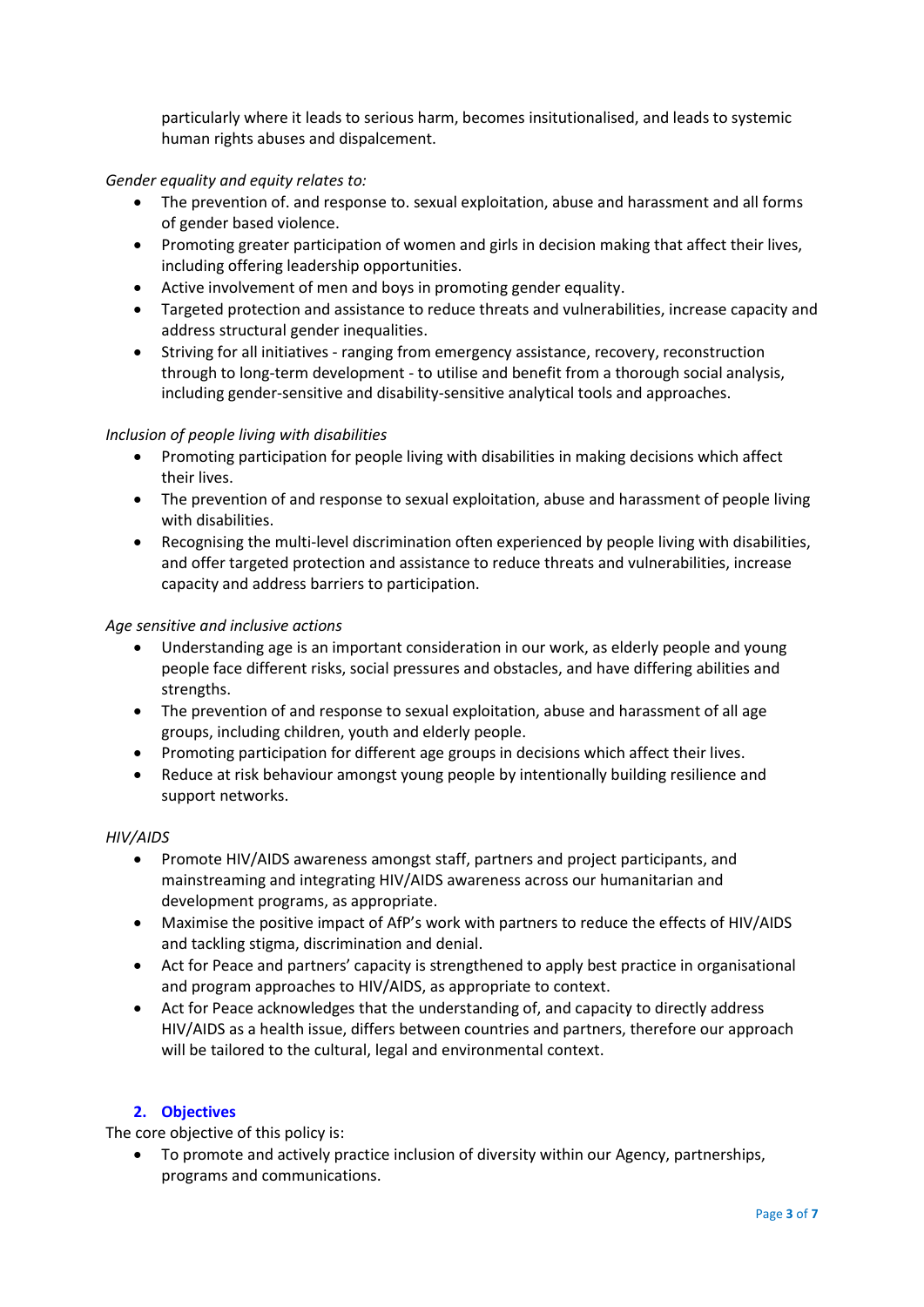- Empower communities to transform power relationships in order to build just, equitable and inclusive societies that enhance and sustain peace.
- Ensure inclusion and active participation of vunerable and marginalised people within any Act for Peace programming or initiatives.
- Ensure decisions about programming and other initiatives are based on evidence that considers impact for people who may be marginalised due to their identity.

#### *Approaches*

Act for Peace's rights-based approach recognises all people as 'rights holders'. As rights-holders, all people at risk or affected by conflict, disasters or displacement have the right to request and receive assistance and protection. Promoting the application of a rights-based approach ensures that our support is targeted at the most vulnerable and those most at risk of discrimination, exclusion, marginalisation and other human rights abuses.

All program design, implementation, monitoring and evaluation processes will seek to expose direct and indirect discrimination and social exclusion that may occur as a consequence of the way people are treated in society and a combination of identities and intersection of age, gender and other diversities. It aims to identify assumptions, stereotypes and prejudices, and address them.

Act for Peace will seek to draw on strengths and capacities of all people to enable inclusive and strengths-based approaches. It is recognised that programming and advocacy often require a combination of approaches, and Act for Peace will choose these carefully according to contexts, alignment with our values and principles, and evidence-based social and behavioural change research.

Act for Peace is committed to promoting equality and equity as common values as well as promoting gender, disability, diversity and age mainstreaming and targeted action to address associated inequalities.

### **3. Principles and standards**

*Act for Peace is commited to the following standards and principles:*

- International human rights, humanitarian, and refugee law
- ACT Code of Good practice
- The Code of Conduct for the International Red Cross and Red Crescent Movement and Non-Governmental Organisations in Disaster Relief
- The Core Humanitarian Standard on Quality and Accountability
- ACFID Code of Conduct
- The Inter-Agency Standing Committee (IASC) Gender Handbook in Humanitarian Action
- The Sphere Project Humanitarian Charter and Minimum Standards in Disaster Response and the The Sphere Handbook.
- DFAT's ANCP Guidance Manual, and relevant policies
- UN Security Council Resolutions on protection of civilians.

As a signatory to the ACFID Code of Conduct, Act for Peace is committed to upholding the values and meeting the following standards within that Code, including:

- "Respect: we recognise the value and diversity of every person and are committed to treating others with due regard for their rights, dignity and integrity." (Value 4)
- "Equity: we are committed to overcoming prejudices and disadvantage and promoting fair and just access to resources and opportunities." (Value 6)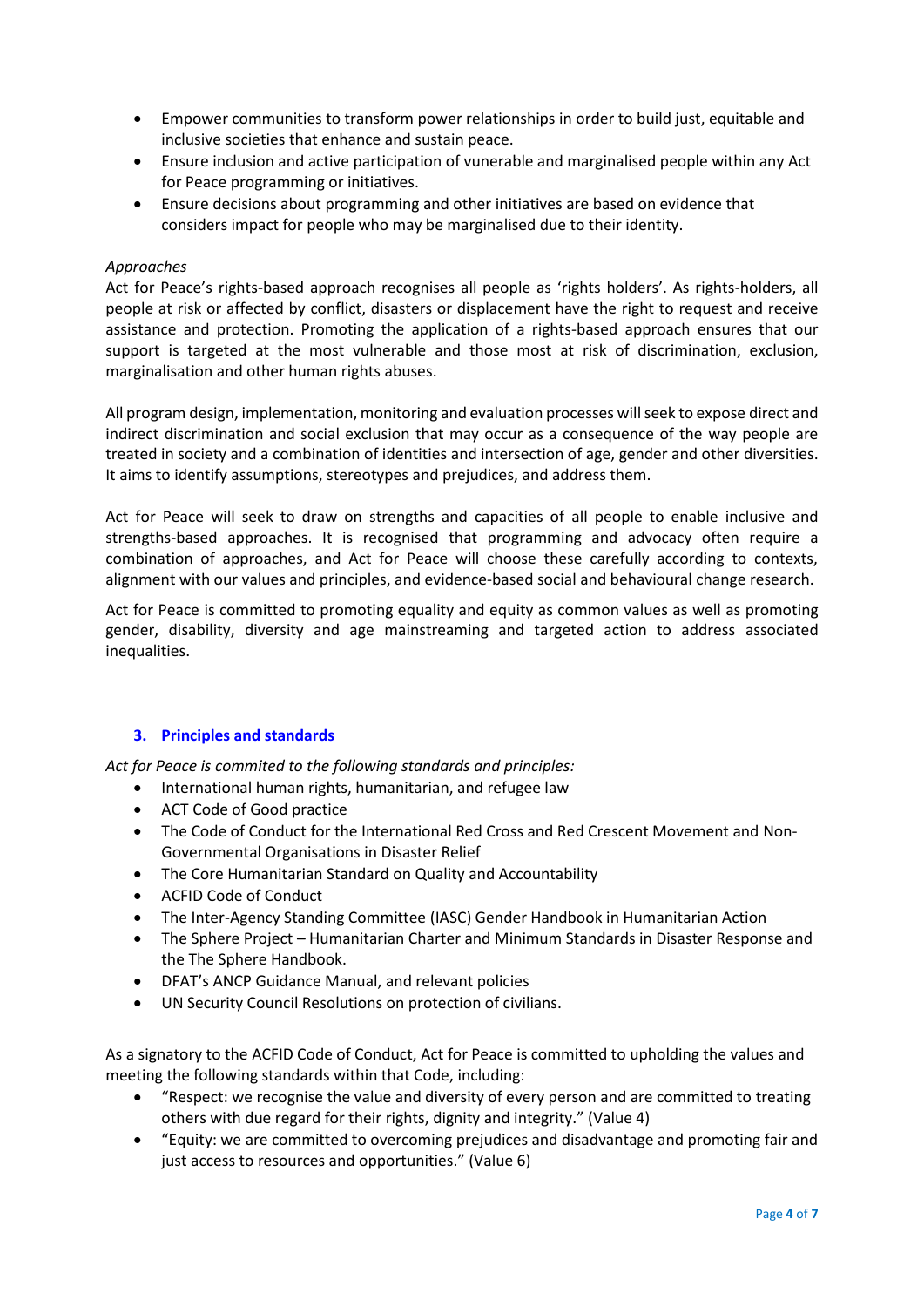- "Rights, Protection and Inclusion: development and humanitarian responses respect and protect human rights and advance inclusion." (Quality Principle 1)
- "Participation, Empowerment and Local Ownership: development and humanitarian responses enable sustainable change through the empowerment of local actors and systems." (Quality Principle 2)

### **4. Scope**

The commitments made in this Policy apply to all of Act for Peace's work, including, our advocacy, capacity building, the way we communicate our work, and the partnerships, programs and initiatives we support.

The commitments confirmed in this Policy are in line with Act for Peace's Code of Conduct, Human Rights Policy, Humanitarian Protection Policy, Prevention of Sexual Exploitation, Abuse and Harrassment Policy, and the ACT Alliance Code of Conduct.

The Policy is to be read in conjunction with Act for Peace's Human Rights Policy and our Humanitarian Protection Policy, Code of Conduct and Code of Good Practice. Act for Peace will endevour to apply this policy to its own human resource management, provided that it does not conflict with Australian employment and anti-dicrimination laws (see Act for Peace's Human Resource Policies).

## **5. Definitions**

**Disability:** Act for Peace applies the definition of disability from the Minimum Standards for Age and Disability Inclusion in Humanitarian Aid:<sup>1</sup>

*People with disabilities include women, men, girls and boys with long-term physical, mental, intellectual or sensory impairments which, in interaction with various barriers, may hinder their full and effective participation in society on an equal basis with others (see Article 1 of the UN Convention on the Rights of Persons with Disabilities). An illness can develop into an impairment or disability because of its duration or chronic nature. In the context of a humanitarian crisis, an injury or other impairment might be considered a disability if it hinders a person's access to, and participation in, humanitarian assistance. It is important to recognise not only individuals' impairments, but also the environmental and attitudinal barriers that limit their participation.* 

In agreement with DFAT, our definition of disability includes "episodic" impairments,<sup>2</sup> in line with the "evolving concept of disability".<sup>3</sup>

**Disability Inclusion:** a term used by people with disabilities and other disability rights advocates for the idea that all people should freely, openly and without pity accommodate any person with a disability without restrictions or limitations of any kind.

<sup>1</sup> This definition comes from the Minimum Standards for Age and Disability Inclusion in Humanitarian Action [www.helpage.org/what-we-do/emergencies/adcap-age-and-disability-capacity-building-programme/](file:///C:/Users/Final%20Documents%20for%20the%20Commission/Policy/www.helpage.org/what-we-do/emergencies/adcap-age-and-disability-capacity-building-programme)

<sup>2</sup> "*Episodic disabilities are characterised by fluctuating periods and degrees of illness and wellness, or in the language of the social model of disability, impairment and non-impairment. Episodic disabilities are typically unpredictable*." , page 7 of "Episodic Disabilities and Post-secondary Education in Canada. A Review of the Literature" at www.hivandrehab.ca/wpcontent/uploads/FINAL\_Lit\_Review.pdf

<sup>3</sup> See page 9, footnote 11 of DFAT's "Development for All 2015- 2020" http://dfat.gov.au/aboutus/publications/Pages/development-for-all-2015-2020.aspx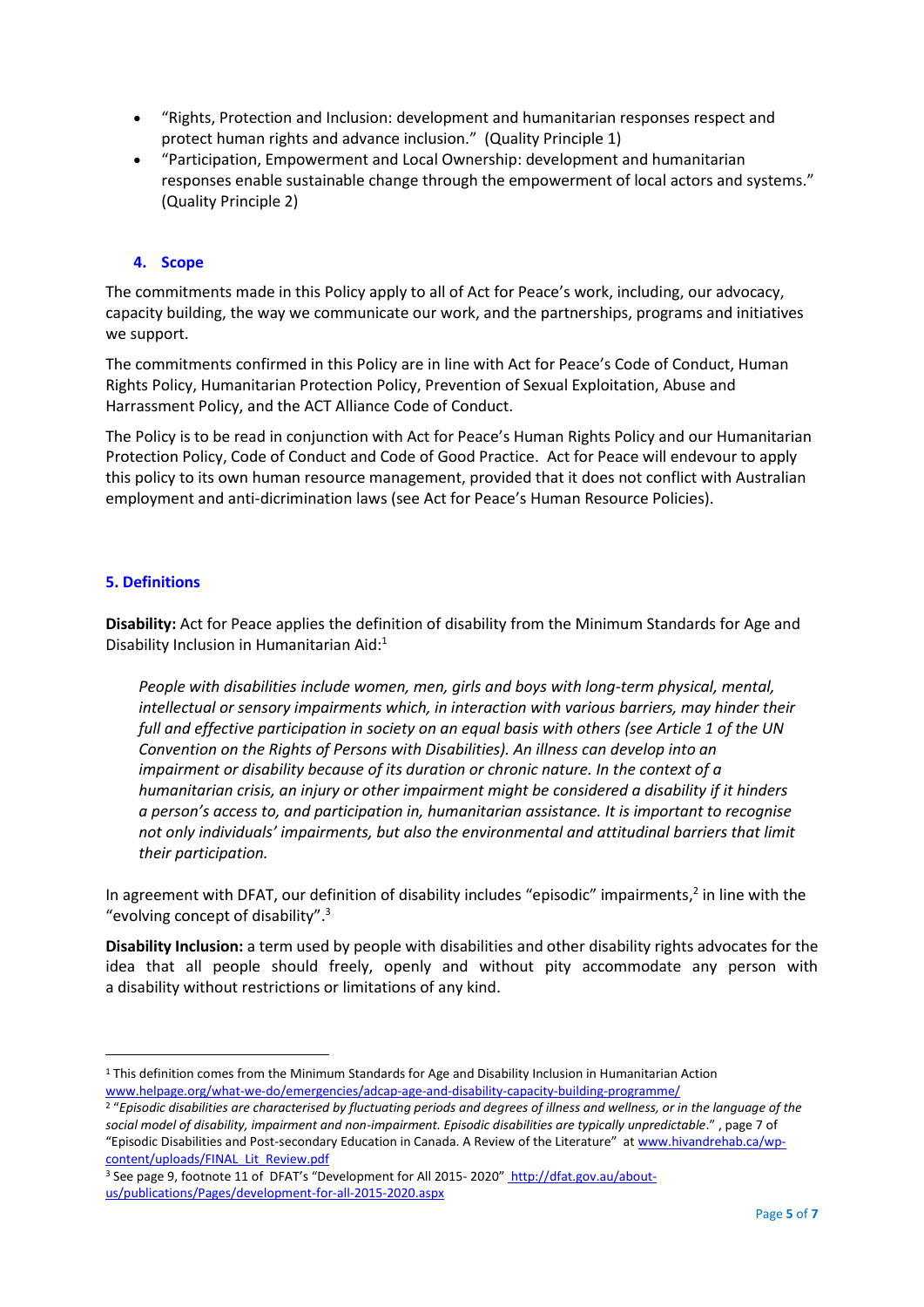**Discrimination:** Discrimination includes the exclusion of, mistreatment of, or action against an individual based on social status, race, ethnicity, caste, indigeneity, colour, religion, gender, gender identity, sexual orientation, age, marital status, national origin, displacement, political affiliation, disability or other personal characteristics

**Diversity:** Diversity refers to the variety of visible and invisible differences between people within a community, target group or work place environment.

**Ethnicity**: the fact or state of belonging to a social group that has a common national or cultural tradition.

**Exclusion**: the process of excluding or the state of being excluded.

**Gender:** Refers to differences between females and males throughout the lifecycle that are learned, deeply rooted in every culture, and are changeable over time. Socially constructed differences and relations, evidenced in the identities, roles, responsibilities and attributes assigned to boys, girls, women and men in society.

**Gender equality:** Gender equality refers to the equal enjoyment by women, girls, boys, and men of rights, opportunities, resources and rewards. Based on internationally acknowledged and agreed human right commitments, women and men are entitled to equal enjoyment of human rights and fundamental freedoms in the political, civil, economic, social and cultural fields of life<sup>4</sup>

**Gender equity:** "Gender equity" is the means through which gender equality is reached. It refers to the fair treatment of women, girls, boys, and men according to their respective needs and perspectives. To ensure fairness, measures must often be available to compensate for historical as well as current social disadvantages that prevent equal acces to rights, freedoms, opportunities, resources and rewards<sup>5</sup>.

**Gender identity** refers to self-identification and one's own view of oneself and self-expression. It is about what it means to be a boy or girl, man or woman. It is also all of the attributes and characteristics that our culture expects to go along with as part of belonging to one or the other of the sexes. Non binary genders may be referred to as transgender, intersex and/or third sex.

**Gender mainstreaming:** A strategy for attaining gender equality. A process of assessing the implications for women and men of any planned action. It is a strategy for making the concerns and the experiences of women and men an integral part of design, implementation, monitoring and evaluation of policies and programs in all economic, political and social spheres, so that women and men benefit equally and inequality is not perpetuated (ECOSOC).

**Gender analysis:** Examines the power and relationship between women and men and their access to and control over resources and benefits, their roles and the constraints they face relative to each other. A gender analysis should be integrated into the humanitarian needs assessment and in all sector assessments or situation analysis.

**Gender group:** A gender group is a category used by people within that group, or outside that group, to define a certain gender identity, for example an adult woman, a boy child etc.

**Gender sensitivity:** The proper awareness of the different needs, roles, and responsibilities of women and men in design, implementation, monitoring, and evaluation of policy and programs in all spheres.

<sup>4</sup> Based on the Universal Declaration on Human Rights, and especially the International Covenant on Civil and Political Rights (CCPR) 1966; Committee on Economic, Social and Cultural Rights (CESCR) 1966; the Committee on the Elimination of Discrimination against Women (CEDAW) 1979; and the Committee on the Rights of the Child (CRC) 1989.

<sup>5</sup> Adapted from Canadian International Development Agency (CIDA) definition of gender equity.